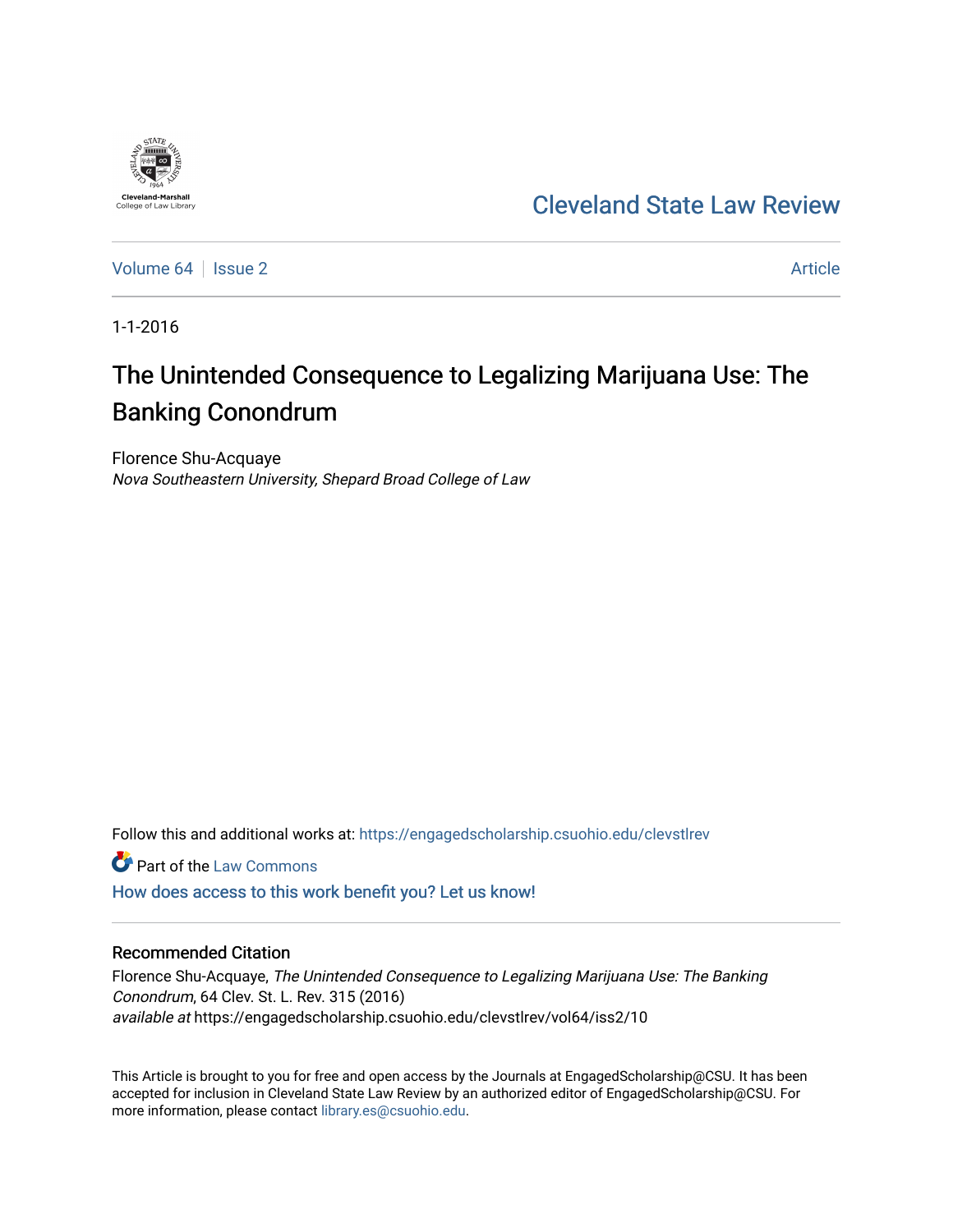# **THE UNINTENDED CONSEQUENCE TO LEGALIZING MARIJUANA USE: THE BANKING CONUNDRUM**

# FLORENCE SHU-ACQUAYE

#### **ABSTRACT**

Marijuana is legal for either medicinal or recreational use in many states. However, the cultivation, use, possession, and sale of marijuana is illegal under federal law. Thus, a State that has legalized the use of marijuana is in direct conflict with federal law. This Article analyzes the problem legitimate marijuana businesses and financial institutions face regarding revenue from the cultivation and sale of marijuana. Specifically, this Article examines the risks a financial institution faces when in business with a legitimate marijuana business. Further, this Article recommends that Congress should act to create federal consistency in regulations concerning financial institutions that are in business with legitimate marijuana businesses.

## **CONTENTS**

|  | II. ATTEMPTS AT RESOLVING THE MARIJUANA BUSINESS BANKING |  |  |
|--|----------------------------------------------------------|--|--|
|  |                                                          |  |  |
|  |                                                          |  |  |
|  |                                                          |  |  |
|  |                                                          |  |  |
|  |                                                          |  |  |
|  |                                                          |  |  |

#### **INTRODUCTION**

In the United States, medical marijuana use has been legalized in twenty-three states and the District of Columbia.<sup>1</sup> Recreational use of marijuana has also been legalized in Colorado, Washington, Oregon, and Alaska.<sup>2</sup> Whether it be legalized for medical purposes or for recreational use, under federal law, the cultivation, use, possession, and sale of marijuana is illegal. Marijuana was outlawed pursuant to the Controlled Substances Act ("CSA"), enacted in 1970, which declared that marijuana

2 *Id.* 

l

<sup>\*</sup>  Florence Shu-Acquaye is a Professor of Law at Nova Southeastern University, Shepard Broad College of Law. Professor Shu-Acquaye thanks her research assistants, Timothy Sheild and Mario Brito for their excellent assistance.

<sup>&</sup>lt;sup>1</sup> Jeffery Stinson, *States Find You Can't Take Legal Marijuana Money to the Bank*, PEW CHARITABLE TRUSTS (Jan. 5, 2015), http://www.pewtrusts.org/en/research-andanalysis/blogs/stateline/2015/1/5/states-find-you-cant-take-legal-marijuana-money-to-thebank.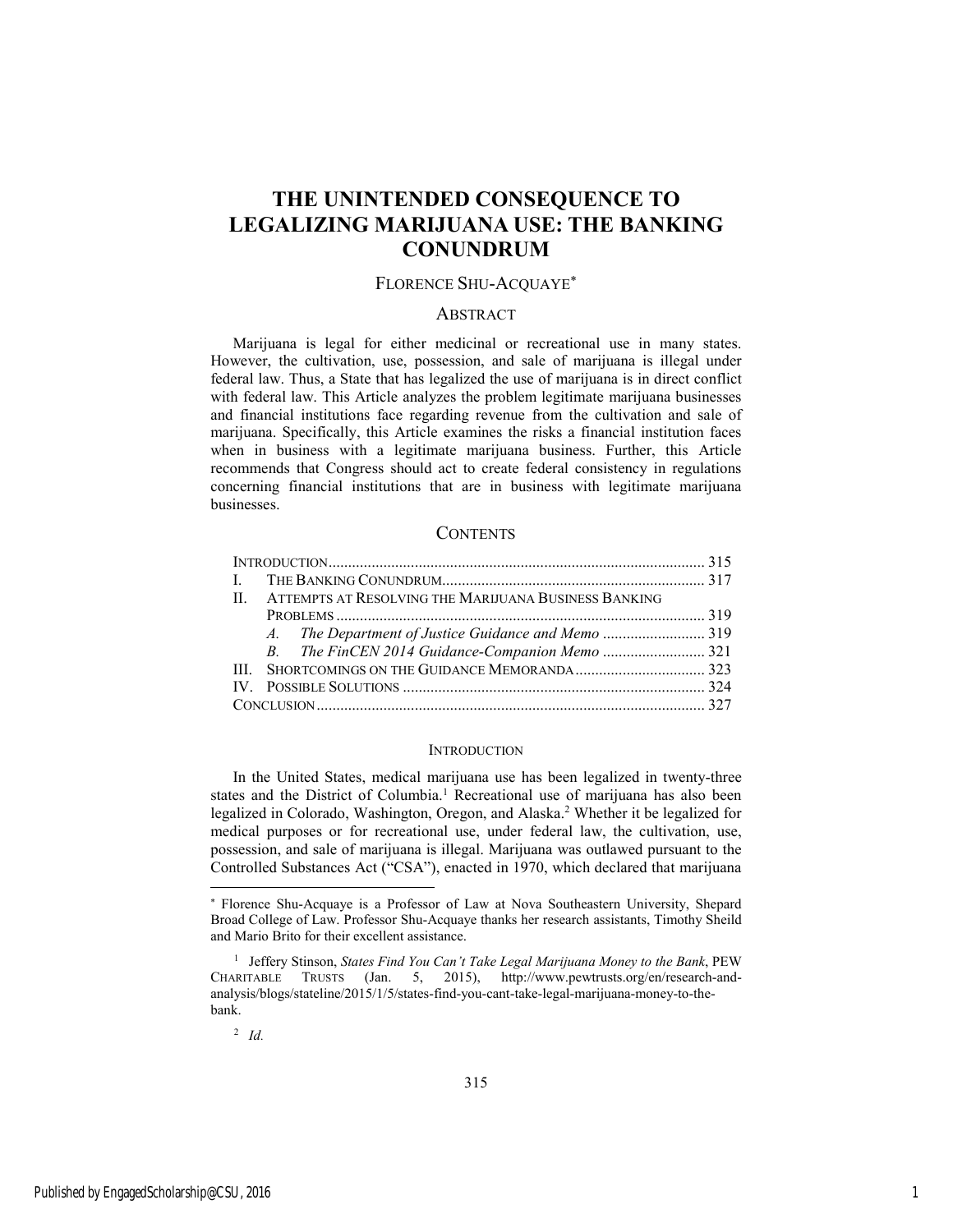had no accepted medical use, and classifies it as a Schedule I drug (the most dangerous category), along with heroin, LSD, and ecstasy.<sup>3</sup> Such status has been upheld even in the face of radical social changes in favor of legalization. For example, in the 2005 case of *Gonzales v. Raich*, the United States Supreme Court held that the Commerce Clause permits Congress to prohibit the local cultivation and use of marijuana—even though the cultivation and use complied with California State law.4 Likewise, the DEA has steadily opposed the use of marijuana for medical or recreational purposes, pointing to its official classification as a Schedule I substance.<sup>5</sup> This means that although state laws legalizing marijuana may become effective within states, it is still a violation of federal law to possess or grow marijuana, and the federal government can still prosecute any person or entity in violation of such laws. The Office of National Drug Control Policy of the White House provides the following definitions for state nationalization standards of marijuana: (1) "medical marijuana" refers to state laws that would allow one to defend the self against criminal charges for marijuana possession, if that person can prove a medical need under state law; and (2) "marijuana decriminalization" refers to state policies, including local governments that reduce penalties for possession and use of small quantities of "marijuana from criminal sanctions to fines or civil penalties."6 Marijuana legalization, furthermore, refers to "laws or policies that make possession and use of marijuana legal under state law."7 So "while a state may choose to decriminalize, medicalize, or even legalize marijuana, it still would not

7 *Id.*

 <sup>3</sup> *Controlled Substances Schedule*, DOJ, DEA, OFFICE OF DIVERSION CONTROL, http://www.deadiversion.usdoj.gov/schedules (last visited Jan. 22, 2016); *see also* Kevin A. Sabet, *Much Ado About Nothing: Why Rescheduling Won't Solve Advocates' Medical Marijuana Problem*, 58 WAYNE L. REV. 81, 83-84 (2012). All Schedule I narcotics are considered by the DEA to have no approved medical use, and a high potential for abuse.

<sup>4</sup> *See* Gonzalez v. Raich, 545 U.S. 1, 22 (2005). California passed the "Compassionate Use Act" in 1996, which allowed for the use of medical marijuana. *Id.* at 7. The defendants were using marijuana properly under the Compassionate Use Act, and both were growing marijuana plants at home for their own use. *Id.* Federal DEA agents seized and destroyed their marijuana plants. *Id.* The defendants were compliant with state laws when arrested, but guilty under federal law at the time. *Id.* The defendant sued the Attorney General, arguing that Congress exceeded its interstate commerce clause authority in legislating the behavior of a local citizen consuming a locally grown herb in his own home. *Id.* The Supreme Court held that the Commerce Clause authorized Congress to prohibit the local cultivation and use of marijuana in compliance with California law. *Id.* at 22.

<sup>5</sup> *See* DEA, THE DEA POSITION ON MARIJUANA 1 (Jan. 2011), http://www.dea.gov/docs/marijuana\_position\_2011.pdf. Prior to the passage of any of the state medical marijuana law, the issue of marijuana's classification as a Schedule I substance was addressed in the 1994 case of *Alliance for Cannabis Therapeutics v. DEA*, 15 F.3d 1131 (D.C. Cir. 1994), with the court upholding the DEA's test to classify marijuana as a Schedule I substance. *Id.* at 1135; *see also* A. Claire Frezza, *Counseling Clients on Medical Marijuana: Ethics Caught in Smoke*, 25 GEO. J. LEGAL ETHICS 537, 541 (2012) (noting that the federal government has consistently refused to move marijuana from the list of most regulated drugs or to otherwise ameliorate the severity of federal marijuana laws).

<sup>6</sup> *See* Janel Greiman & Stephanie E. Slaughter, *Marijuana State Taxation, and the Risks to Practitioners Serving the Pot Culture*, J. MULTISTATE TAX'N & INCENTIVES, Aug. 2014, at 27.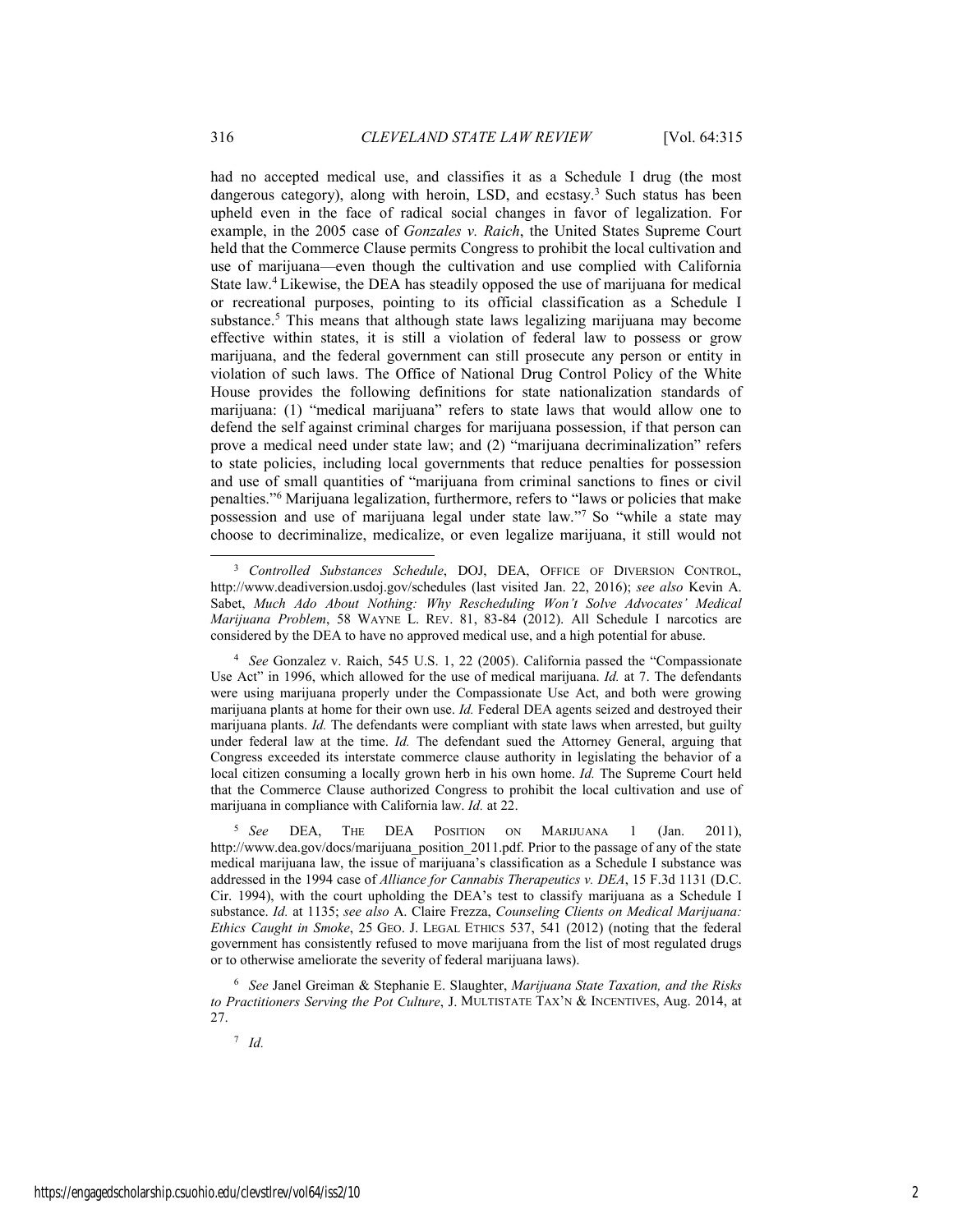have the power to undo federal criminal prohibitions," and therefore may find itself in direct conflict with the federal law.8 Yet, the legal marijuana industry is expanding so rapidly that it is difficult to get firm figures on how big it has grown. It is said to be growing between two billion and three billion dollars annually, and if we expect the legalization trend to continue, this would mean significantly more growth in the future.<sup>9</sup> The multibillion-dollar question is: What to do with all the millions collected each week or month? The focus of this Article will center on what happens to the money generated from this billion-dollar business of growing, manufacturing, and selling marijuana. Are marijuana businesses entitled to use financial institutions to deposit revenue from their business? Given that the sale and possession of marijuana is illegal under federal law, are banks that accept business from marijuana entrepreneurs subject to federal prosecution or to drug laundering violations? What is the correlation between banking regulations and federal marijuana policy? How does the Department of Justice and the Department of Treasury deal with these issues?

#### I. THE BANKING CONUNDRUM

As marijuana has been legalized for either medicinal or recreational use in twenty-three states including the District of Columbia, there is an increased dependence on banks to help lawful businesses maintain their money.10 In the current state of things, marijuana businesses keep their money in cash and store it away in safety vaults.<sup>11</sup> "The main problem the U.S. government has with regard to this practice is that the money accrued in such businesses is prone to security threats such as robberies."12

"Nearly all of the nation's banks either refuse or are reluctant to take money from marijuana sales or to offer basic checking or credit card services to the industry out of the fear that they will be shut down by federal authorities, for whom marijuana remains an illegal narcotic."13 Consequently, banks are unwilling to do business with growers, processors, retail shops, medical dispensaries, employees, or contractors involved in the marijuana industry.14 Without a doubt, asking someone about her banking is like asking someone what she wears to bed at night, as it is an intensely personal question within the industry.15 "Without bank accounts, legal marijuana

12 *Id.*

14 *Id.*

15 Jacob Sullum, *Marijuana Money is Still a Pot of Trouble for Banks*, FORBES (Sept. 18, 2014, 5:42 PM), http://www.forbes.com/sites/jacobsullum/2014/09/18/local-banks-terrifiedby-friendly-neighborhood-marijuana-merchants.

 <sup>8</sup> Sam Kamin & Eli Wald, *Marijuana Lawyers: Outlaws or Crusaders?*, 91 OR. L. REV. 869, 871 (2013).

<sup>9</sup> *See* Stinson, *supra* note 1.

<sup>&</sup>lt;sup>10</sup> Challenges Faced by Banks with the Legalization of Marijuana, BANKER RESOURCE (Feb. 3, 2014), http://bankerresource.com/articles/view.php?article\_id=14372. Further, "these businesses also do not have any access to a line of credit where they can take a business loan. Thus, the chance of paying their employees and utility bills on time is at risk." *Id.*

<sup>11</sup> *Id.*

<sup>13</sup> *See* Stinson, *supra* note 1.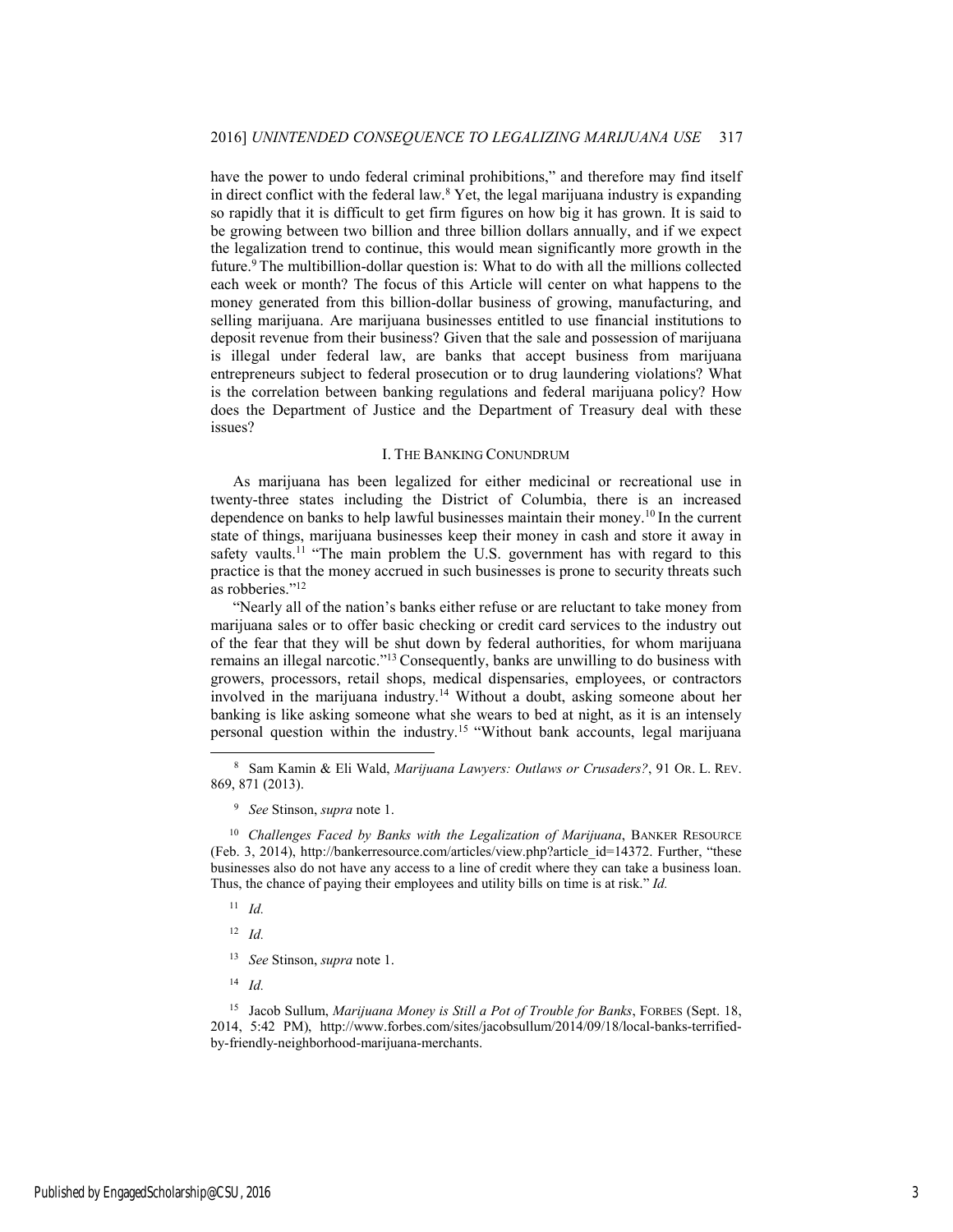businesses have a hard time paying their employees and vendors."16 Marijuana businesses that depend exclusively on cash leads to a lack of transparency in accounting and auditing, and it invariably complicates paying the taxes that states impose on marijuana.<sup>17</sup> Most banks do not want to put themselves in jeopardy by opening accounts or receiving money from the sale of marijuana out of the fear of violating drug laundering laws and being shut down.18 According to federal law, any bank that provides marijuana-related businesses with a checking account, debit or credit card, a small business loan, or any other service could be found guilty of money laundering or conspiracy.<sup>19</sup> Likewise, "[b]y providing [a] loan and placing the proceeds in [a] checking account, the banking institution would be conspiring to distribute marijuana."20 By facilitating customers' credit card payments, the institution would be aiding and abetting the distribution of marijuana.<sup>21</sup> Further, by "knowingly accepting deposits consisting of revenue from the sale of marijuana, the institution may be acting as an accessory after the fact."<sup>22</sup> A failure to meet the detailed monitoring and reporting requirements of the Bank Secrecy Act ("BSA"), which requires financial institutions to keep an eye out for suspicious activity, can also be treated as a felony.23 In addition to the threat of criminal penalties, financial institutions that deal with marijuana businesses must contend with federal regulators who have the power to impose millions of dollars in fines or sentence a bank to death by revoking its deposit insurance<sup>24</sup>

It is therefore little wonder that financial institutions are wary of marijuana businesses, or that the growers, manufacturers, and retailers who are lucky enough to obtain banking services do not want to talk about how they managed to obtain such services.<sup>25</sup> It is an intensely personal question, even within the industry. So much of the money floating around outside a banking system is neither safe nor in anyone's best interest.26 Some marijuana businesses attempt to avoid suspicions from bankers

19 *See* Julie Andersen Hill, Banks, *Marijuana, and Federalism*, 65 CASE W. RES. L. REV. 597, 608 (2015); *see also* David Migoya, *Pot Businesses in Colorado Cannot Bank and No Solution is Ahead*, DENVER POST (Mar. 10, 2013), http://www.denverpost.com/business/ci\_22751888/colorado-pot-businesses-cannot-bank-andnosolution-is.

21 *Id.*

22 *Id.*; *see also* Sullum, *supra* note 15 (stating "[m]oney laundering can get one up to twenty years, and life is the maximum for participating in a marijuana conspiracy").

23 Sullum, *supra* note 15. BSA violations are punishable by up to ten years in prison when combined with other federal offenses. *See* 31 U.S.C. § 5322 (2012).

24 Sullum, *supra* note 15.

25 *Id.*

<sup>26</sup> This all-cash nature of the business creates security concerns for business owners as they seek to protect the business cash in hand. Some have installed panic buttons for workers in the event of a robbery, installing a vast number of security cameras, and in some cases

 <sup>16</sup> *See* Stinson, *supra* note 1.

<sup>17</sup> *Id.*

<sup>&</sup>lt;sup>18</sup> *Id.* (citing Megan Michiels, senior counsel with the American Bankers Association).

<sup>20</sup> Hill, *supra* note 19, at 608.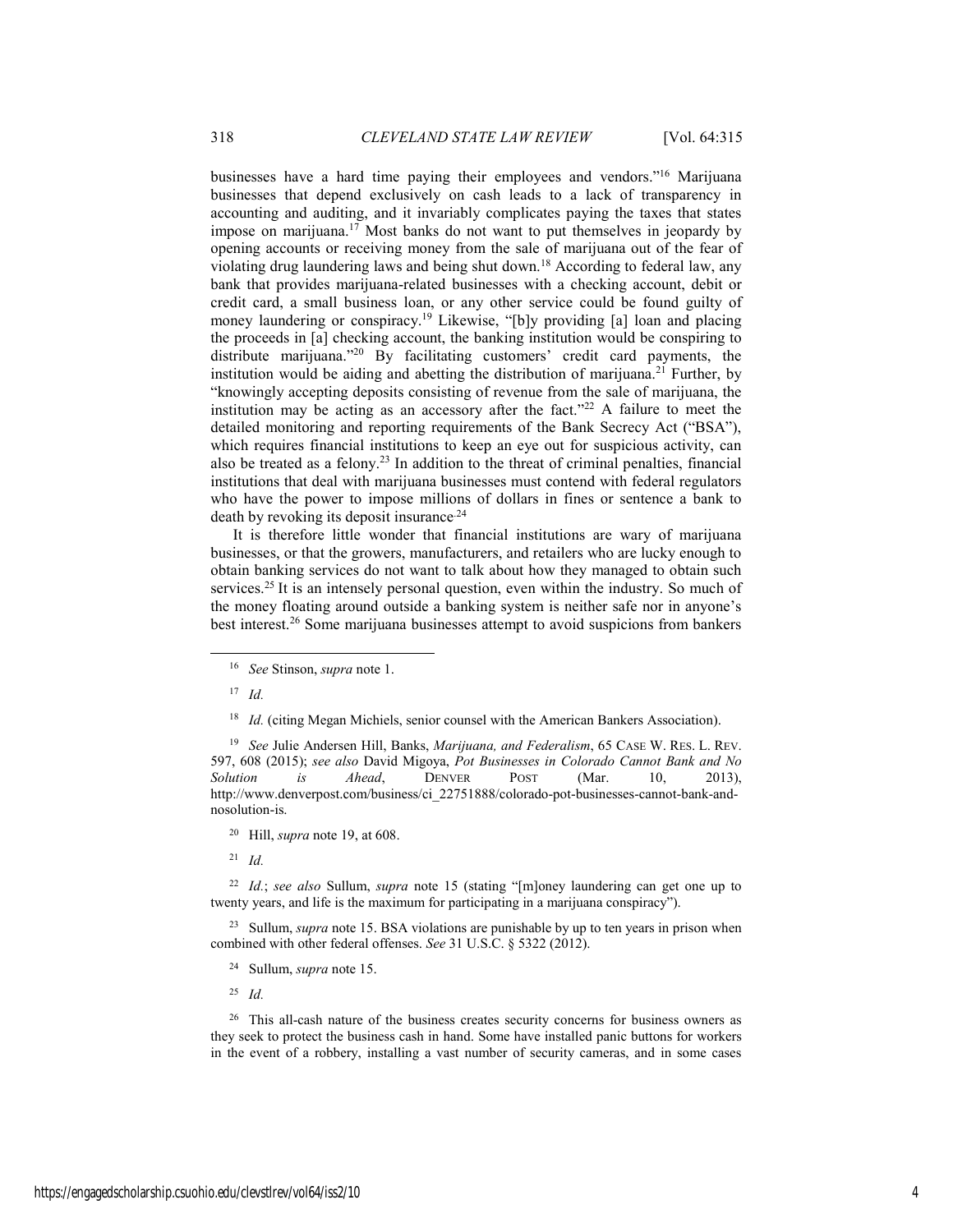by opening accounts with names that "obscure the nature of the business" or just use personal bank accounts. Financial institutions tend to shut down such accounts because of the potential risks involved. It is not unusual for a legitimate marijuana business to have gone through several bank accounts in a few years.<sup>27</sup> All such bankrelated issues are of concern to the Obama Administration, which issued guidelines intending to provide banks with the confidence that they will not be prosecuted if they provide services to legitimate marijuana businesses in compliance with state laws.28

#### II. ATTEMPTS AT RESOLVING THE MARIJUANA BUSINESS BANKING PROBLEMS

#### *A. The Department of Justice Guidance and Memo*

After the U.S. Attorney General, Eric Holder Jr., expressed concern about the undeposited cannabis cash floating around and addressed the concerns that this posed to the public safety, the Obama Administration gave the banking industry the green light to finance and engage in business with legal marijuana traders.<sup>29</sup> The Justice Department released a memo ("The Cole Memo") stating that the eight "federal law enforcement priorities" guiding prosecution of marijuana offenses in states with legal marijuana businesses would also guide the prosecution of financial crimes.30 In a three-page memo to prosecutors, issued in conjunction with the new banking guidelines, Deputy Attorney General James M. Cole wrote that prosecutions may not be "appropriate" when banks do business with marijuana entities that are operating legally under state law, and when they do not violate any of the eight priorities set forth in the Cole Memo.<sup>31</sup> The promise to refrain from prosecutorial

 $\overline{a}$ 

using military veterans with specialized operations experience. *See* Serge F. Kovaleski, *Banks Say No to Marijuana Money, Legal or Not*, N.Y. TIMES (Jan. 11, 2014), http://www.nytimes.com/2014/01/12/us/banks-say-no-to-marijuana-money-legal-or-not.html. "The crime potential for an all-cash businesses, whether that's robbery, burglary or assault—a violent crime—or tax evasion, fraud and skimming—a white collar crime—is pretty substantial. . . . At the heart of the banking and tax issue is we want these businesses to be safe." Matt Ferner, *House Votes to Allow Banking Access for Marijuana Business*, HUFFINGTON POST (July 16, 2014, 5:15 PM), http://www.huffingtonpost.com/2014/07/16/house-marijuana-banking\_n\_5592620.html (quoting Congressman Ed Perlmutter).

<sup>27</sup> *See* Kovaleski, *supra* note 26.

<sup>28</sup> *Id.*

<sup>29</sup> Danielle Douglas, *Obama Administration Clears Banks to Accept Funds From Legal Marijuana Dealers*, WASH. POST (Feb. 14, 2014), https://www.washingtonpost.com/business/economy/obama-administration-clears-banks-toaccept-funds-from-legal-marijuana-dealers/2014/02/14/55127b04-9599-11e3-9616 d367fa6ea99b\_story.html.

<sup>30</sup> *See* Sullum, *supra* note 15.

<sup>31</sup> *See* Memorandum from James M. Cole, Deputy Att'y Gen., to United States Att'ys, Guidance Regarding Marijuana Enforcement 1 (Aug. 29, 2013), http://www.justice.gov/iso/opa/resources/3052013829132756857467.pdf [hereinafter Cole, Guidance Regarding Marijuana Enforcement].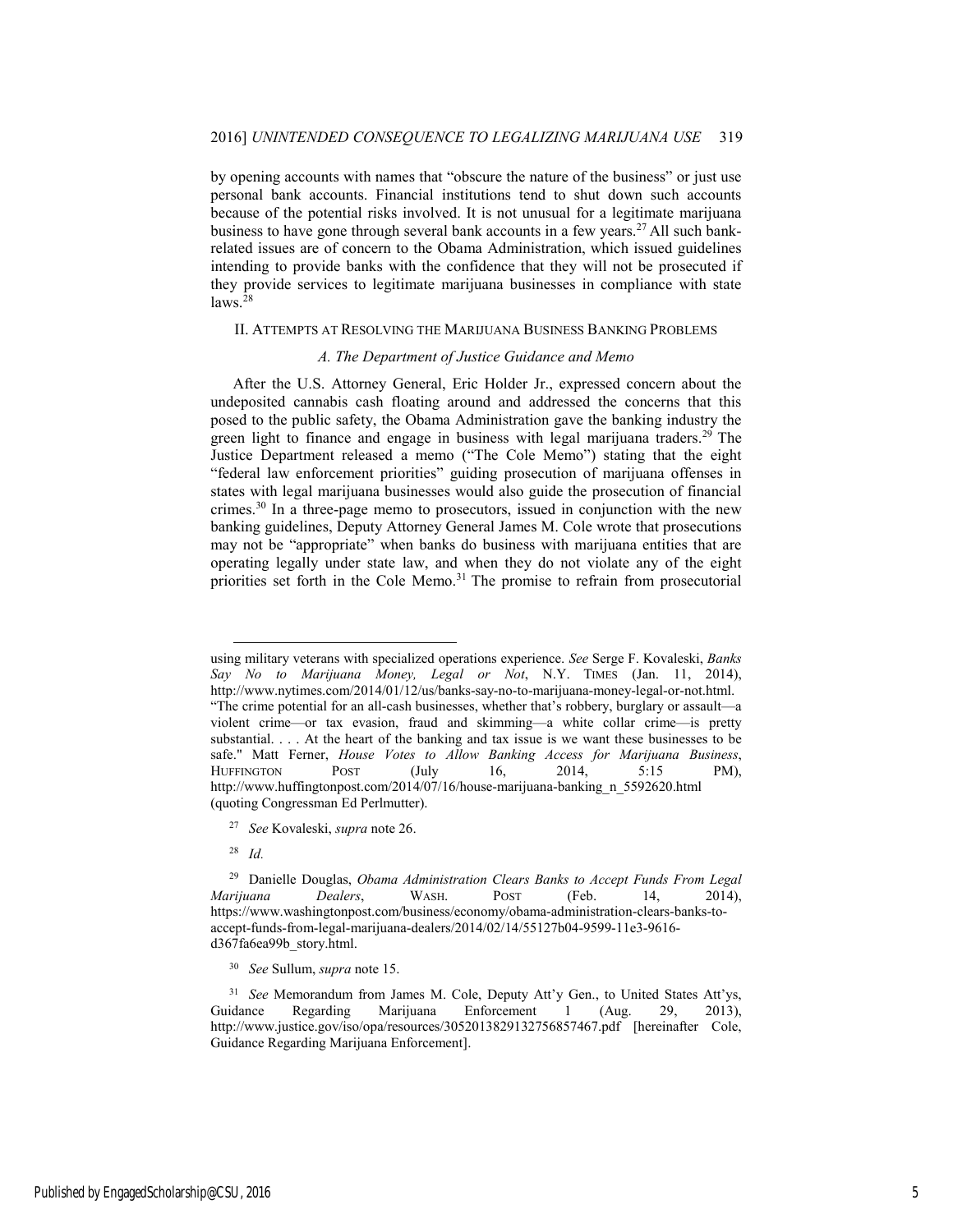actions is invariably tied to the ability of these banks to ensure that their customers are complying with state law, and are not violating any of the eight priorities.<sup>32</sup>

The eight priorities include, among others, sales to minors, interstate smuggling, sales of other drugs, "use of firearms," and "adverse public health consequences."<sup>33</sup> The Cole Memo falls short of a real promise or commitment, stating: "[I]f a financial institution or individual offers services to a marijuana-related business whose activities do not implicate any of the eight priority factors, prosecution for these offenses may not be appropriate."34 And Cole cautioned that, "nothing herein precludes investigation or prosecution, even in the absence of any one of the factors listed above, in particular circumstances where investigation and prosecution otherwise serves an important federal interest."35 The Cole Memo was essentially couched on the expectation that state laws legalizing marijuana-related conduct would implement "strong and effective regulatory and enforcement systems that will address the threat those state laws could pose to public safety, public health, and other law enforcement interests."36 As a result, "financial institutions and individuals choosing to service marijuana-related businesses that are not compliant with state regulatory and enforcement systems, or that operate in states lacking a clear and robust regulatory scheme, are more likely to risk entanglement with conduct that implicates the eight federal enforcement priorities."37 Financial institutions are to "apply appropriate risk-based anti-money laundry policies, procedures and controls .

. . including by conducting customer due diligence."38 In sum, the banking industry

<sup>34</sup> Memorandum from James M. Cole, Deputy Att'y Gen., to United States Att'ys, Guidance Regarding Marijuana Related Financial Crimes 2 (Feb. 14, 2014), http://www.justice.gov/sites/default/files/usao-wdwa/legacy/2014/02/14/DAG%20Memo%20- %20Guidance%20Regarding%20Marijuana%20Related%20Financial%20Crimes%202%201 4%2014%20(2).pdf [hereinafter Cole, Guidance Regarding Marijuana Related Financial Crimes].

 <sup>32</sup> *See* Kovaleski, *supra* note 26.

<sup>&</sup>lt;sup>33</sup> The "Cole Memo states that federal prosecutors should only bring marijuana prosecutions when the plant is being distributed to minors, when profits are flowing to criminal enterprises, when marijuana is being diverted to other states, when state-authorized marijuana activity is being used as a cover for the trafficking of other drugs, when violence is involved, when there are connections to drugged driving, when marijuana is being grown on public lands, and when preventing marijuana possession or use on federal property." Ryan J. Reilly & Ryan Grim, *DOJ Marijuana Memo No Big Deal, Some Federal Prosecutors Insist*, HUFFINGTON POST (Sept. 9, 2013), http://www.huffingtonpost.com/2013/09/09/doj-marijuanamemo n 3891228.html. "These are the same enforcement priorities that have traditionally driven the Department's efforts in this area. Outside of these enforcement priorities, however, the federal government has traditionally relied on state and local [authorities] to address marijuana activity through enforcement of their own narcotics laws. This guidance continues that policy." Press Release, Office of Public Affairs, Justice Department Announces Update to Marijuana Enforcement Policy (Aug. 29, 2013), http://www.justice.gov/opa/pr/justicedepartment-announces-update-marijuana-enforcement-policy.

<sup>35</sup> Cole, Guidance Regarding Marijuana Enforcement, *supra* note 31, at 4.

<sup>36</sup> *Id.* at 2.

<sup>37</sup> Cole, Guidance Regarding Marijuana Related Financial Crimes, *supra* note 34, at 3.

<sup>38</sup> *Id.*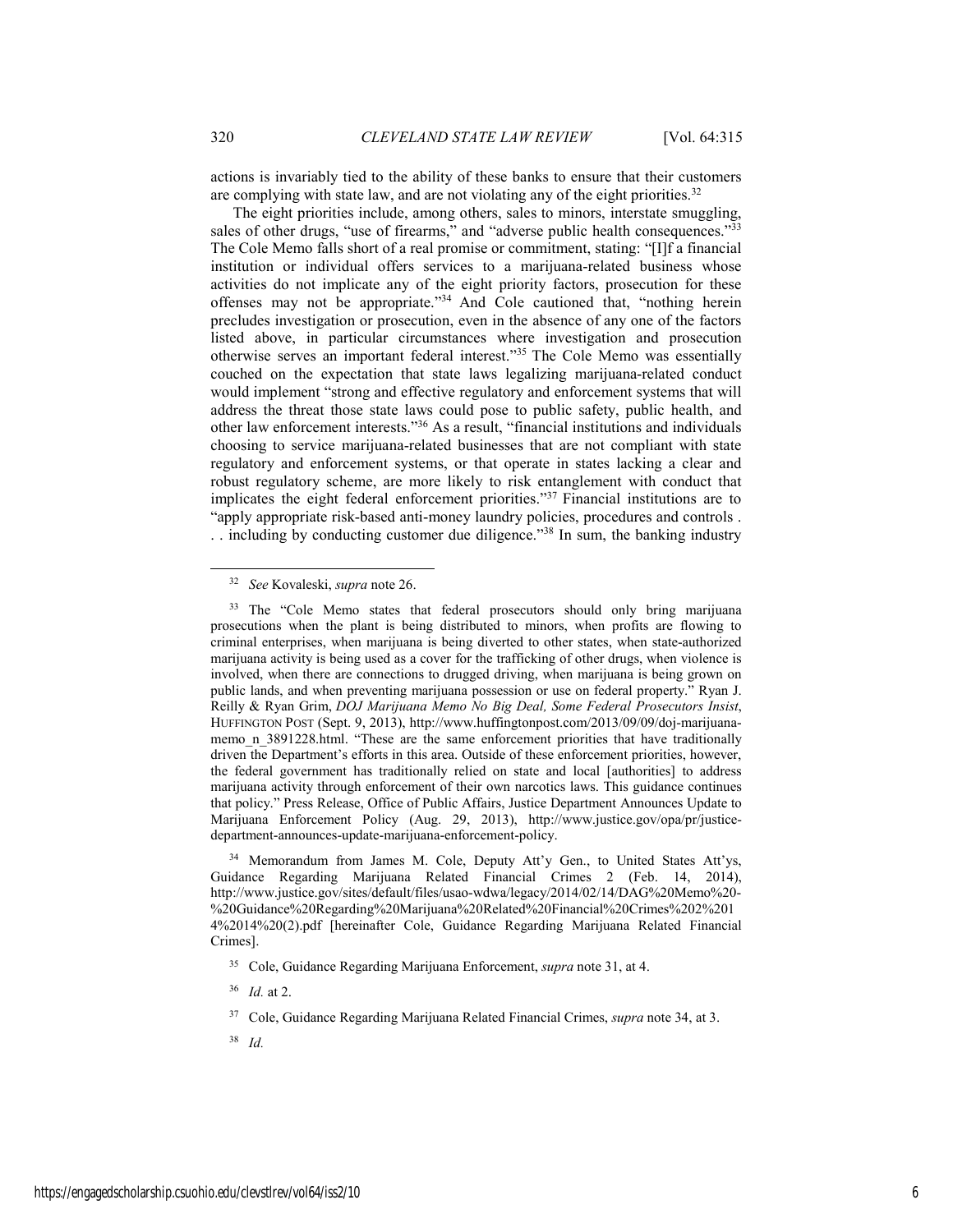did not find the memo reassuring, and the accompanying guidance from the Treasury Department's Financial Crimes Enforcement Network ("FinCEN")<sup>39</sup> has not done so either.<sup>40</sup>

## *B. The FinCEN 2014 Guidance-Companion Memo*

The Justice Department's memo was followed by guidance from the Treasury Department's Financial Crimes Enforcement Network ("FinCEN"), which was even less reassuring, although it apparently aimed to: "enhance the availability of financial services for, and the financial transparency of, marijuana-related businesses."41

The Treasury Department directed U.S. Attorneys not to go after banks that do business with legal marijuana dispensaries so long as they adhere to the guidelines issued in August  $2013<sup>42</sup>$  Opponents have complained that the Administration is empowering an industry that is in violation of federal law.43 There is a cautionary tale in that financial institutions should be wary of doing business with dealers, even when they are operating under the auspices of state laws.<sup>44</sup>

Consistent with FinCEN regulations, a financial institution is required to notify federal regulators of suspicious activity by filing a suspicious activity report ("SAR") on any marijuana businesses it serves. This obligation to file a SAR is not affected by any state law that legalizes marijuana activity.45 However, FinCEN announced a new distinction on SARs. If a financial institution that provides services to a marijuana-related business reasonably believes, after performing due diligence, that the marijuana-related business does not implicate one of the eight Cole Memo priorities or otherwise violate state law, then it should file a "marijuana limited SAR[s]."46 In contrast, if the financial institution believes that one of the eight Cole

41 FIN. CRIMES ENFORCEMENT NETWORK, DEP'T OF THE TREASURY, FIN-2014-G001, BSA EXPECTATIONS REGARDING MARIJUANA-RELATED BUSINESSES 1 (Feb. 14, 2014), https://www.fincen.gov/statutes\_regs/guidance/pdf/FIN-2014-G001.pdf [hereinafter FINCEN, GUIDANCE].

42 *See* Cole, Guidance Regarding Marijuana Related Financial Crimes, *supra* note 34, at 3.

- 43 *See* Douglas, *supra* note 29.
- 44 *See id.*

46 "The content of this SAR should be limited to the following information: (i) identifying information of the subject and related parties; (ii) addresses of the subject and related parties; (iii) the fact that the filing institution is filing the SAR solely because the subject is engaged in

<sup>&</sup>lt;sup>39</sup> FinCEN is a bureau of the U.S. Department of Treasury whose "mission is to safeguard the financial system from illicit use and combat money laundering and promote national security through the collection, analysis, and dissemination of financial intelligence and strategic use of financial authorities." U.S. Dep't of Treasury, *What We Do*, FINCEN.GOV, https://www.fincen.gov/about\_fincen/wwd/ (last visited Dec. 9, 2015).

<sup>40</sup> *See* Kovaleski, *supra* note 26.

<sup>&</sup>lt;sup>45</sup> "Because federal law prohibits the distribution and sale of marijuana, financial transactions involving a marijuana-related business would generally involve funds derived from illegal activity. Therefore, a financial institution is required to file a SAR on activity involving a marijuana-related business (including those duly licensed under state law)." FINCEN, GUIDANCE, *supra* note 41, at 3.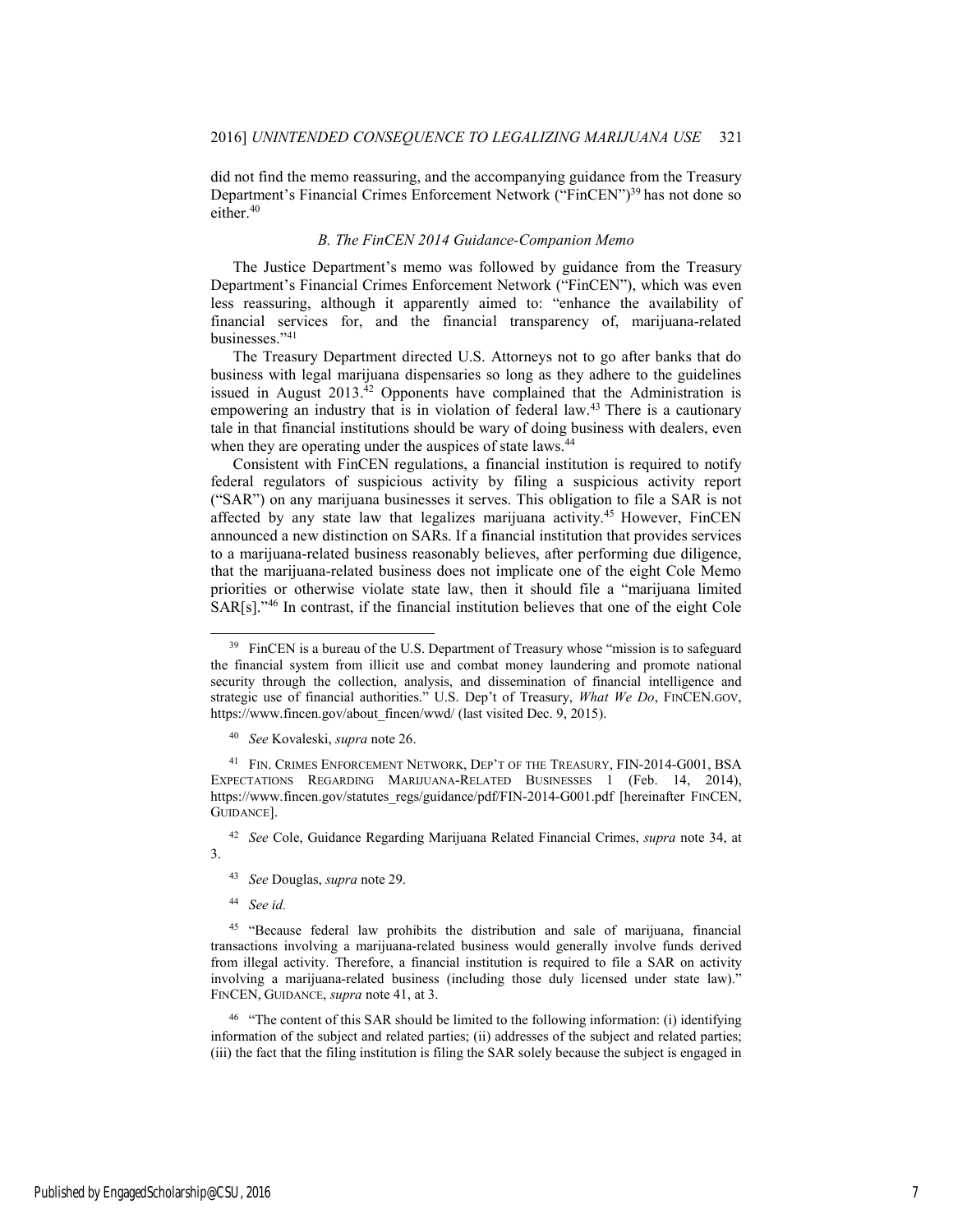Memo priorities is implicated or state is violated by the marijuana-related business, it should file a "marijuana priority SAR[s]."47

If a bank decides to sever relations with a suspicious customer, such event would trigger a "marijuana termination SAR."48 FinCEN, like the Department of Justice, really did not provide any guarantees to the banking industry.49 Instead, the bank is to be on alert for "red flags" that may differentiate "marijuana priority" cases from "marijuana limited" cases.<sup>50</sup> FinCEN's list of warning signs, which it claims to be exhaustive, includes in part: (1) "international or interstate activity"; (2) an inability to "demonstrate the legitimate source of significant outside investments"; (3) signs that the customer is "using a state-licensed marijuana-related business as a front or pretext to launder money derived from other criminal activity"; and (4) "negative information, such as a criminal record, involvement in the illegal purchase or sale of drugs, violence, or other potential connections to illicit activity."51

The bank must report currency transactions related to marijuana businesses; for example, banks and money service businesses would have to file CTRs (Currency Transaction Reports) on the receipt or the withdrawal of more than \$10,000 in cash per day.52 Although the FinCEN 2014 memo is said to increase transparency, for the most part the guidance tends to impose a heavy burden on the banks to know and control their customers' activities.<sup>53</sup>

<sup>47</sup> "The content of this SAR should include comprehensive detail in accordance with existing regulations and guidance. Details particularly relevant to law enforcement in this context include: (i) identifying information of the subject and related parties; (ii) the addresses of the subjects and related parties; (iii) details regarding the enforcement priorities that the financial institution believes have been implicated; and (iv) dates, amounts, and other relevant details of financial transactions involved in the suspicious activity." FINCEN, GUIDANCE, *supra* note 41, at 4. "Only 313 reports were filed using the term 'marijuana priority,' which is meant to be used when activity may violate state law or fall under one of the Justice Department's priorities for marijuana enforcement." Ensign, *supra* note 46.

<sup>48</sup> "It should file a SAR and note in the narrative the basis for the termination." FINCEN, GUIDANCE, *supra* note 41, at 4-5. "Nearly 1,300 suspicious activity reports from filers in 42 states and the District of Columbia used the phrase 'marijuana termination.'" Ensign, *supra* note 46.

- 49 *See generally* FINCEN, GUIDANCE, *supra* note 41.
- 50 *See id.* at 2-3.
- 51 Sullum, *supra* note 15 (quoting FINCEN, GUIDANCE, *supra* note 41, at 6).
- 52 FINCEN, GUIDANCE, *supra* note 41, at 7.

53 *See* Press Release, Colo. Bankers Ass'n, CBA Statement Regarding DOJ and Treasury Guidance on Marijuana and Banking (Feb. 14, 2014), http://c.ymcdn.com/sites/coloradobankers.site-

ym.com/resource/resmgr/Communications/CBA\_press\_release\_following\_.pdf.

l

a marijuana-related business; and (iv) the fact that no additional suspicious activity has been identified." *Id.* at 4. "More than 1,700 suspicious activity reports using the phrase 'marijuana limited' have been filed from 25 states since [the FinCEN guidance] advised financial institutions to use this term to report when they provided services to customers in the marijuana business." Rachel L. Ensign, *Some Banks Serve Marijuana Businesses as Others Axe Them*, WALL ST. J.: RISK & COMPLIANCE J. (Apr. 13, 2015, 6:00 AM), http://blogs.wsj.com/riskandcompliance/2015/04/13/some-banks-serve-marijuana-businessesas-others-axe-them.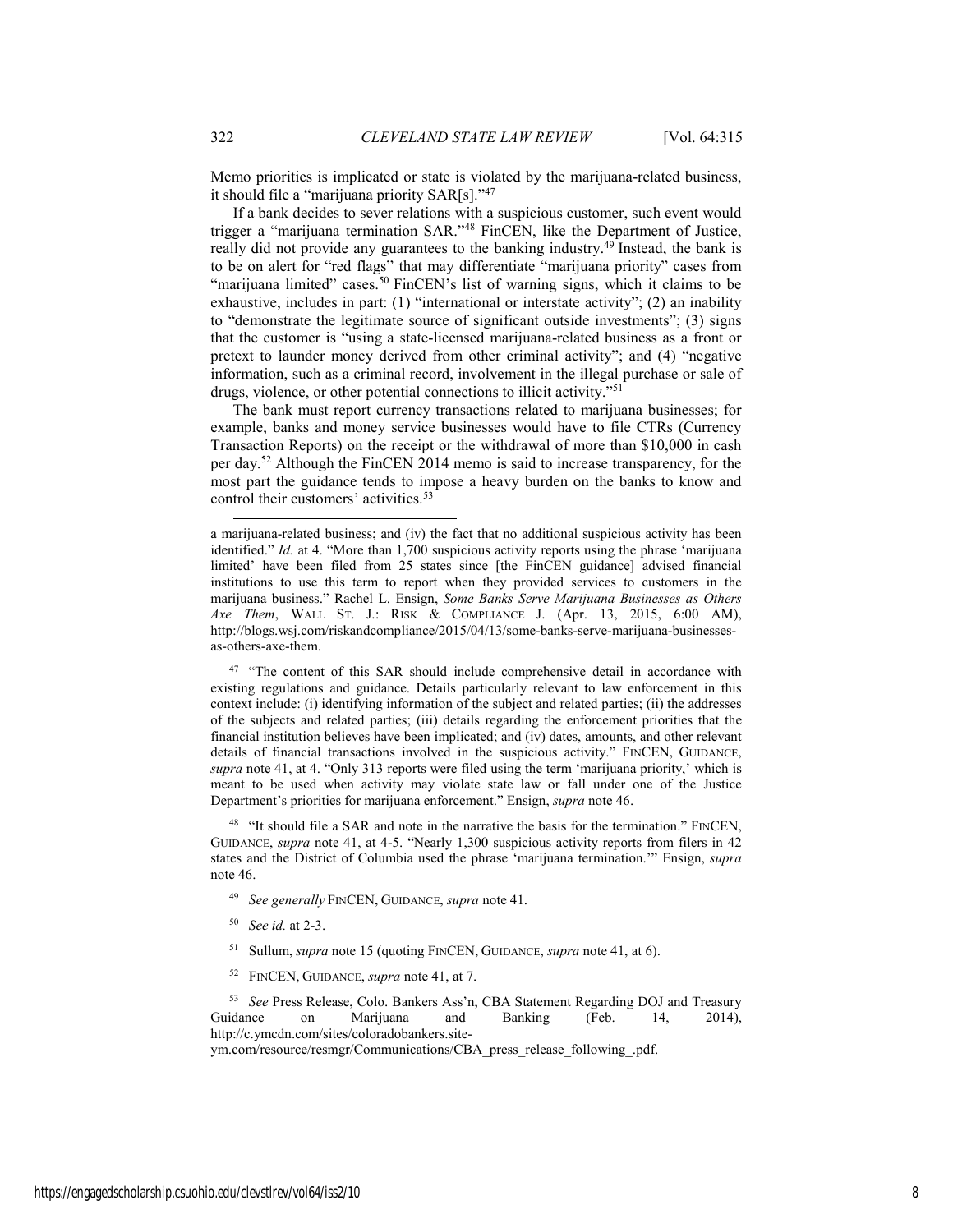#### III. SHORTCOMINGS ON THE GUIDANCE MEMORANDA

The sharpest and most persistent criticism of the memoranda is that it has yet to resolve the problem of banks avoiding prosecution on account of marijuana-related businesses.54 Nothing has changed under the federal law with regards to the use, possession, and sale of marijuana.55 It is still a crime, and nothing stops a federal prosecutor from exercising this discretion if and when he or she deems it appropriate. As emphasized in the Cole Memo: "nothing herein precludes investigation or prosecution, even in the absence of any one of the factors listed above, in particular circumstances where investigation and prosecution otherwise serves an important federal interest."56 In light of these two memoranda, the Colorado Bankers Association, through its president, expressed its dissatisfaction in a February 2014 press release by stating that: "After a series of red lights, we expected this guidance to be a yellow one. This isn't close to that. At best, this amounts to 'serve these customers at your own risk' and it emphasizes all of the risks. This light is red."57 The Colorado Bankers Association expected the guidance to relieve its members of the threat of prosecution should they open accounts for marijuana businesses.58

In addition, in the eyes of the banks, filling out SARs on clients and still continuing those banking relationships elevates concerns and invites intense scrutiny by auditors and examiners, among others, because the banks have in that instance told the government repeatedly that their client may be doing something illegal.<sup>59</sup> These reputational, regulatory, and civil risks multiply their fears about entering into such business relationships under the current guidance.<sup>60</sup>

Thus, despite the attempt to bring marijuana banking out of the shadows, in practice, such guidance has not made banks more willing to provide services to marijuana-related businesses.<sup>61</sup> This is because the guidance does not guarantee banks' protection from prosecution. In addition, it also requires banks to undertake time-consuming and costly due diligence on marijuana-related business. As a result,

56 *Id.* at 4.

57 Press Release, Colo. Bankers Ass'n, *supra* note 53.

 <sup>54</sup> Douglas, *supra* note 29.

<sup>55</sup> The Cole Memo reiterates Congress's determination "that marijuana is a dangerous drug, and that the illegal distribution and sale of marijuana is a serious crime that provides a significant source of revenue for large-scale criminal enterprises, gangs, and cartels." Cole, Guidance Regarding Marijuana Enforcement, *supra* note 31, at 1.

<sup>&</sup>lt;sup>58</sup> "The Colorado Bankers Association . . . support[s] H.R. 2652 by U.S. Representative Perlmutter and others, which could accomplish a solution by prohibiting federal regulators from punishing any bank servicing marijuana businesses in states where it has been legalized and regulated." *Id.*

<sup>59</sup> Sarah Trumble & Lanae Erickson Hatalsky, *Eight Things You May Not Know About Marijuana Legalization and Banks,* THIRD WAY (July 28, 2014), http://www.thirdway.org/memo/8-things-you-may-not-know-about-marijuana-legalizationand-banks.

<sup>60</sup> *See id.*

<sup>61</sup> *See id.*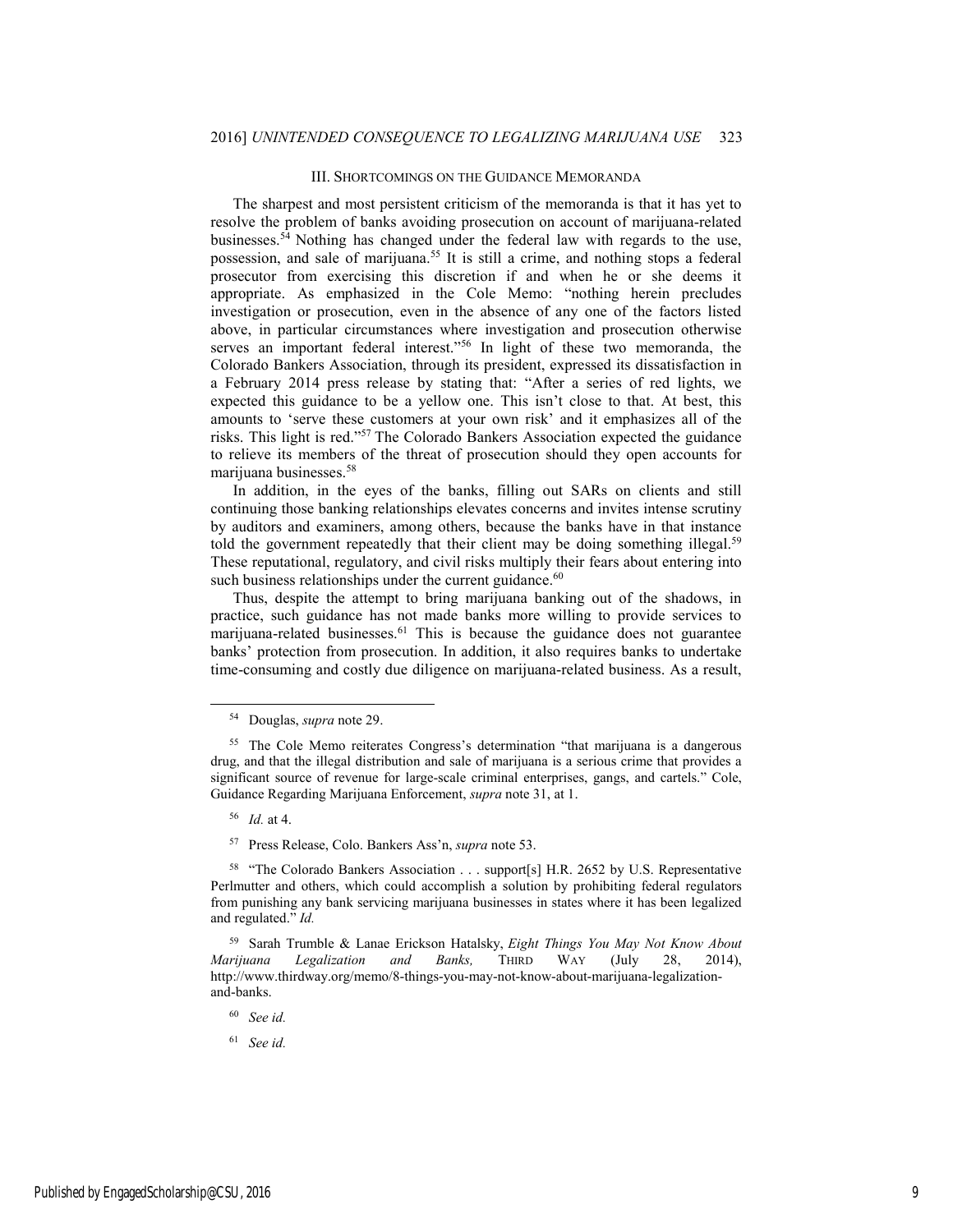banks have been closing medical marijuana accounts in the twenty-three states where medical marijuana use is legal, and refusing to open accounts for new businesses that sell to the public because they are unwilling to take on either the risk, or the due diligence, that would be required to ensure that the federal priorities are not violated. After all, what has been offered is merely guidance, as it carries no force of law and can change overnight without warning.<sup>62</sup>

Likewise, the Office of the Comptroller of the Currency ("OCC"), the Federal Deposit Insurance Corporation ("FDIC"), and the Federal Reserve, have not given banks assurances that they will not run afoul of banking regulations that prohibit such bank deposits under federal law.<sup>63</sup> The paradox is that when it comes to marijuana banking, agencies, including the OCC and the FDIC, direct banks to the Treasury's guidance. It is both ironic and problematic for banks that the OCC, the Federal Reserve, and the FDIC—not the Treasury, supervise them.<sup>64</sup>

#### IV. POSSIBLE SOLUTIONS

Although it is said that Congress is the only solution to this problem, because it can simply reclassify marijuana from a Schedule I classification to either a Schedule II or III classification, this has to prove a viable solution. The issue of whether marijuana belongs on a list with heroin and LSD is an important one, since lowering its Schedule would still require a prescription for legal use under federal law, and as discussed above, this is so even in states where broad recreational use has been legalized.65 So while reclassifying marijuana as lower than Schedule I would fix some issues,<sup>66</sup> a conflict would still exist between what is legal under federal law and what is legal under state law in states that have legalized recreational use. Hence, although it may be a proper and reasonable debate to hold, it does not resolve the banking problem.

One suggested solution by Congress would be the Marijuana Business Access to Banking Act ("H.R. 2652") introduced by Congressmen Ed Perlmutter (D-CO) and Denny Heck (D-WA), which would grant banks and other financial institutions immunity from federal criminal prosecution if and when they serve marijuanarelated businesses, assuming that they are following state law. $67$  H.R. 2652 would also prohibit the Treasury from requiring banks to report a transaction as suspicious solely because it came from a marijuana-related business that is legal in the state. It would also prohibit regulators from terminating a bank's depository insurance

64 *Id*.

66 "Including paving the way for needed research around its medical uses." *Id.*

 <sup>62</sup> Douglas, *supra* note 29.

<sup>63</sup> Keri Geiger et al., *Does Anybody Want \$3 Billion in Cash From Pot Sales? Big Banks Say No, Thanks*, BLOOMBERG BUS. (May 12, 2015), http://www.bloomberg.com/news/articles/2015-05-12/banks-just-say-no-to-weed-as-treasurypushes-the-business ("The OCC, which supervises 1,620 banks in the U.S., hasn't issued guidance on how to handle marijuana accounts . . . .").

<sup>65</sup> Graham Boyd et al., *Marijuana Legalization: Does Congress Need to Act?*, THIRD WAY (June 10, 2015), http://www.thirdway.org/report/marijuana-legalization-does-congressneed-to-act.

<sup>67</sup> Marijuana Businesses Access to Banking Act of 2013, H.R. 2652, 113th Cong. § 3 (2013); *see also* Trumble & Hatalsky, *supra* note 59.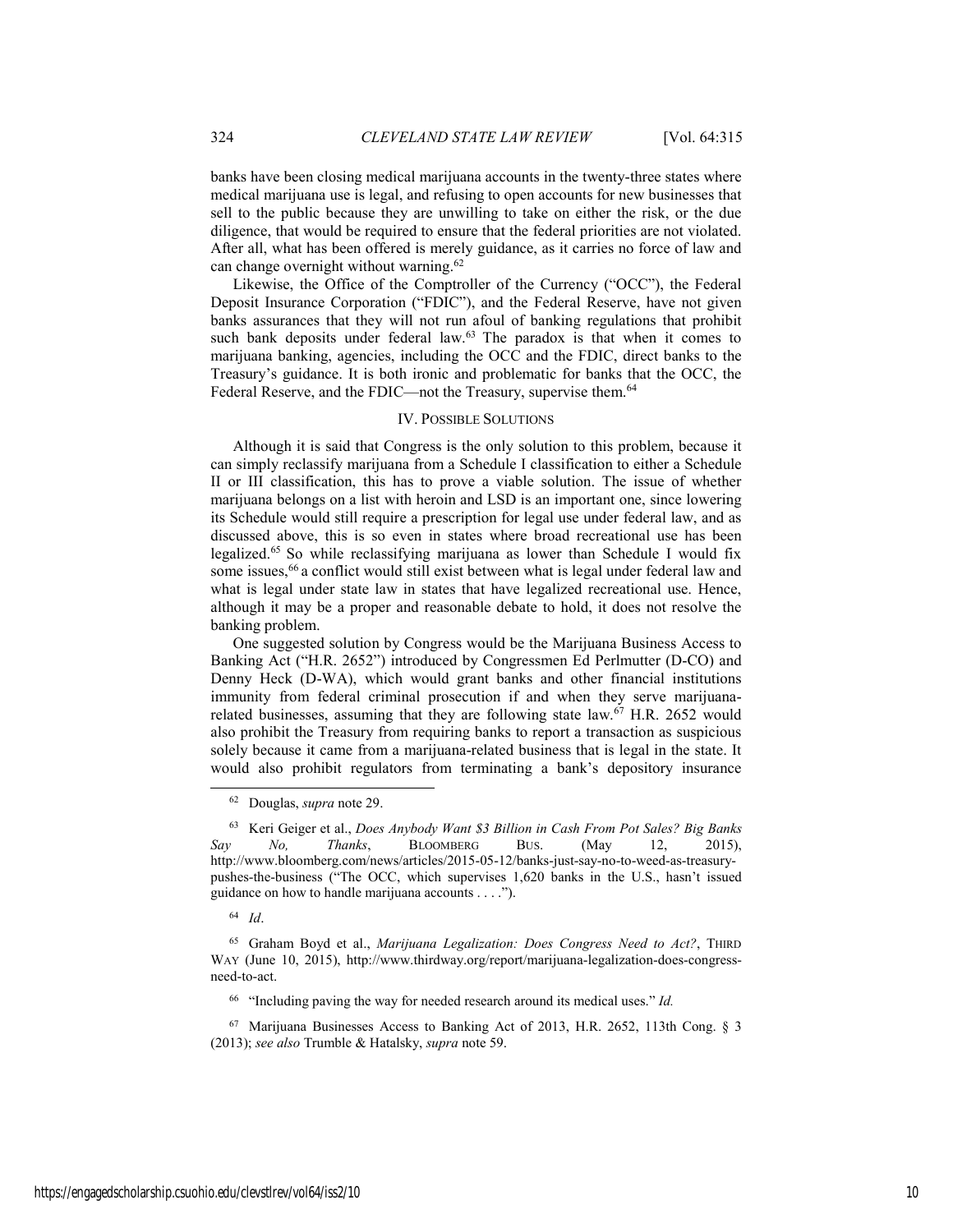because it serves legal marijuana-related businesses, or from incentivizing them to not provide such services.68

Given the way the banking industry is currently regulated, it is still difficult to expect Congress to address these problems through legislation. There have been suggestions that investors simply form a new bank with the sole purpose of banking with only marijuana-related businesses. However, in order to do so, banks would need to get a charter and deposit insurance from the federal government, which is a tough sell for a business plan that relies completely upon commerce that is a crime under federal law.<sup>69</sup> On the other hand, others have suggested that a state-chartered bank could step in and resolve the issue, but even with a state–chartered bank, it would still likely need federal deposit insurance. A completely in-state bank like the Bank of North Dakota (currently the only one), which can technically operate without federal deposit insurance, would still most likely issue federally insured loans or have some other federal or interstate relationship that would bring it under the auspices of federal regulators.<sup>70</sup> In fact, in the area of banking, the federal government is so entrenched that creating an effective work-around varies somewhere between unlikely and totally impossible.<sup>71</sup>

Another suggestion is implementing the regulations currently in effect in Washington in other states that have legalized marijuana. A number of credit unions in Washington have announced they will serve marijuana-related businesses, but they are limiting their services only to those at the front-end of the market: producers and processors whose sales are limited to licensed distributors and can easily be tracked by the state, apparently relieving the banks of the burden to do so directly.<sup>72</sup>

 $72$  These credit unions do not serve dispensaries because they claim "the due diligence" they would have to undertake to comply with the FinCEN guidance is simply too high a bar." Trumble & Hatalsky, *supra* note 59 (citing *Numerica Credit Union's Carla Altepeter: Opening Accounts for Marijuana Businesses is 'In the Best Interests of Our Members and Their Communities,*' NORTHWEST CREDIT UNION ASS'N (May 20, 2014), http://www.nwcua.org/member-resources/anthem/numerica-credit-union-s-carla-altepeteropening-accounts-for-marijuana-businesses-is-in-the-best-interests-of-our-members-and-theircommunities#sthash.06RnfYnL.dpuf). After a "slow and careful" review of the risks and compliance requirements spelled out in the FinCEN guidance financial institutions would need to monitor retail stores so that large volumes of marijuana are not diverted from Washington to states where it is still illegal, something Numerica says it cannot control. *See Numerica Credit Union's Carla Altepeter: Opening Accounts for Marijuana Businesses is 'In* 

 <sup>68</sup> H.R. 2652, § 3.

<sup>&</sup>lt;sup>69</sup> Regulators are likely going to slow-walk the process for any new bank to get a charter, which already can take years even when unencumbered by controversy, how much more of a complex case as marijuana-related businesses. Trumble & Hatalsky, *supra* note 59.

<sup>70</sup> *Id.*

<sup>&</sup>lt;sup>71</sup> *Id.* The state of Colorado recently passed a law authorizing the creation of "cannabis" co-ops," which would function without deposit insurance and be governed under state law by the Colorado financial services commissioner. This is unlikely to solve the problem, because in order to provide checking accounts or credit card services, the co-ops would still need permission from the Federal Reserve, which they will be hard pressed to receive since they are actively violating federal law. *See* Keith Coffman, *Colorado Governor Signs Law Creating State-Run Marijuana Banking Co-ops*, REUTERS (June 6, 2014), http://www.reuters.com/article/2014/06/06/us-usa-colorado-marijuanaidUSKBN0EH2HH20140606.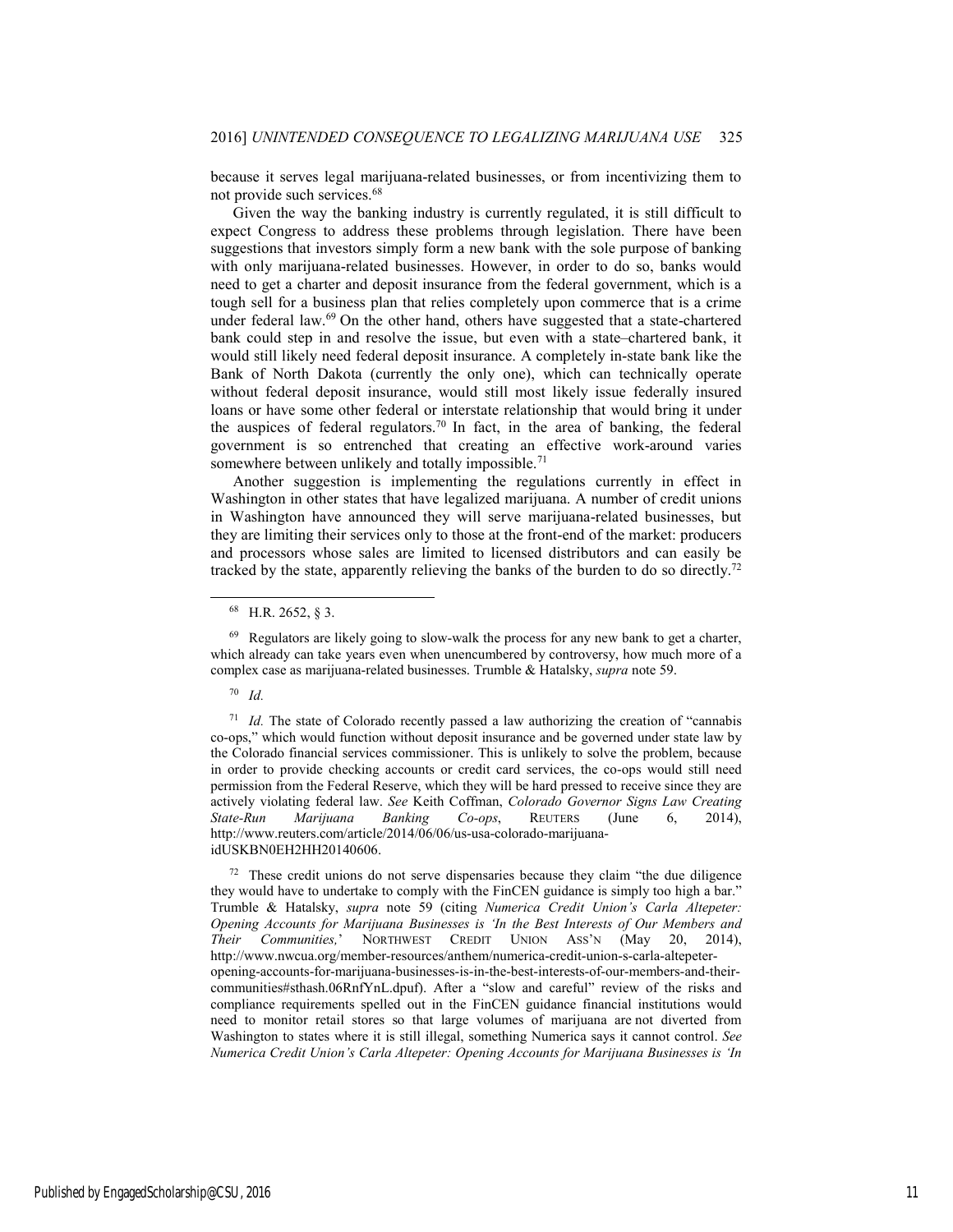Other restrictions on accounts, "from limits on total deposits and how deposits are made to the availability of related services," are also designed to mitigate risk.<sup>73</sup> Further, the accounts that the credit unions do agree to open do not have access to debit or credit cards, the businesses are unable to pay their bills online, or allowed to make deposits at night. Consequently, this option still leaves storefronts without the needed ability to open bank accounts with needed facilities, and therefore still leaves criminals with easy-to-identify targets for robbery.<sup>74</sup> Thus, the banking problem is not resolved by the Washington regulations either.

A final option to solve the banking problem is a federal waiver program for states, whereby Congress would amend the Controlled Substances Act to establish a policy of federal non-intervention based on state waivers that carry the force of law.<sup>75</sup> That is, Congress would enact a "waive but restrict" policy, giving the Attorney General the authority to grant waivers allowing states to act outside of federal law for a set period of time.<sup>76</sup> This would permit states "with sufficiently strict regulatory regimes and safeguards to act outside of federal law without the fear of prosecution."77 Such waivers would also be fashioned with a sunset to allow policymakers to reevaluate such experiments after a set period of time, such as three to five years, and would likely give banks the peace of mind they need to provide legal marijuana-related businesses with the full panoply of banking services they need, while knowing that so long as its state has a waiver they would not be in violation of federal law.78 According to Graham Boyd and others, in order for a state to qualify for such a waiver from federal law, it would have to: (1) "establish[ ] a strict regulatory system to ensure that its legal marijuana market will be well-run, transparent, and safe"; (2) "to earn a waiver, each state would have to agree to study the outcomes of their marijuana laws on a series of important metrics like youth marijuana use, rates of driving while intoxicated, diversion to other states, and prevalence of drug-related organized crime activity and share that data with the

73 *Numerica Credit Union*, *supra* note 72.

74 *Id.*

l

 $75$  The idea of federal waivers for states that legalize marijuana was first suggested by Mark A.R. Kleiman, *Cooperative Enforcement Agreements and Policy Waivers: New Options for Federal Accommodation to State-Level Cannabis Legalization*, 6 J. DRUG POL'Y ANALYSIS 41 (2013).

- 76 Boyd et al., *supra* note 65.
- 77 *Id.*

<sup>78</sup> This "waive but restrict" framework is said to provide consistency and protect public safety more effectively than either current law or the other policy proposals on the table. This exemption would only last for a specified period of time—but while in effect, it would have the force of law and offer protection from any future prosecution for actions taken during the time in which the waiver applied. "This structure would give federal officials the ability to ensure protection of legitimate federal interests, while also creating certainty for state officials and businesses and allowing them to operate outside the shadows." *Id*.

*the Best Interests of Our Members and Their Communities,*' NORTHWEST CREDIT UNION ASS'N (May 20, 2014), http://www.nwcua.org/member-resources/anthem/numerica-credit-union-scarla-altepeter-opening-accounts-for-marijuana-businesses-is-in-the-best-interests-of-ourmembers-and-their-communities#sthash.06RnfYnL.dpuf [hereinafter *Numerica Credit Union*].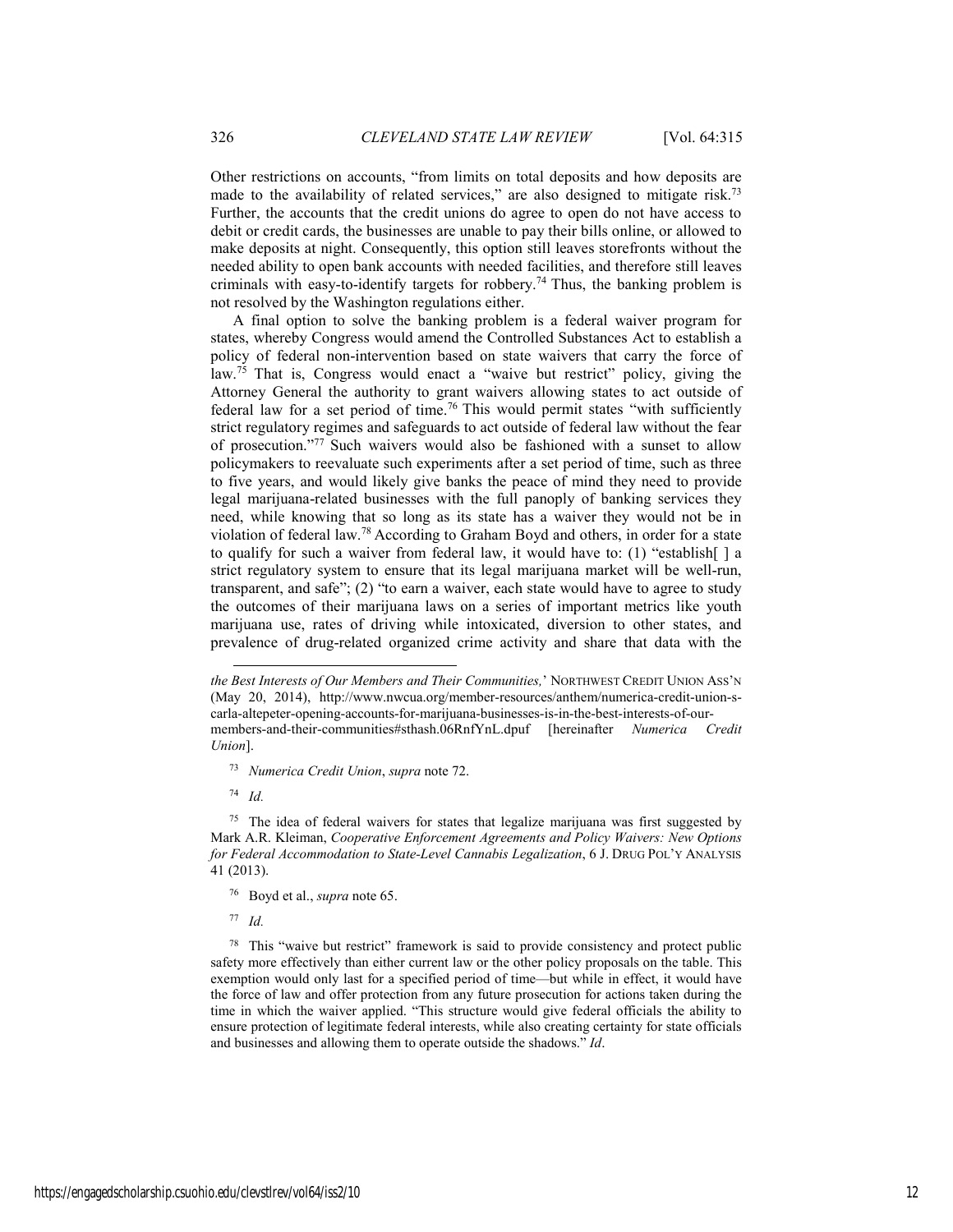federal government"; and finally, (3) such "a state would have to agree to reapply for a waiver, if they were still available, once the initial waiver expires."79

If a waiver were not granted, the state would either need to shutter its legal recreational marijuana market or risk future enforcement action by the federal government.80 State waivers would solve the banking problem because of the "increase in the safety and transparency of state marijuana markets, ensuring that they can be adequately regulated, tracked, and taxed."81

#### **CONCLUSION**

The legalization of marijuana in the United States is a paradox in many ways. As per federal law the use, sale, and consumption of marijuana is illegal throughout the country, while more than half of the states have legalized marijuana for medical and recreational purposes. The Cole Memo declared that federal officials would utilize prosecutorial discretion, and that conduct falling within the regulatory framework of Colorado and Washington state would not be a priority for federal arrest, forfeiture, or criminal prosecution. At the same time, the Memo reiterated that possession, cultivation, and distribution of marijuana remain federal crimes.<sup>82</sup> Therefore, the use of marijuana is both simultaneously prohibited and encouraged. This invariably impacts financial institutions that do or want to do business with marijuana-related businesses for the reasons already stated in this Article. The exercise of prosecutorial discretion today can become a policy of prosecutorial vigor tomorrow. The federal government could also decide to change course and sue legalizing states directly.83 This atmosphere of uncertainty and peril dissuades law-abiding businesspeople from becoming operators, discourages transparent business practices, and impedes state lawmakers who wish to crack down on marijuana products, which could threaten both public safety and health.<sup>84</sup> Indeed, the days of Nancy Reagan's drug policy appear to be over, and the federal government cannot simply stick its head in the sand and hope that the emerging trend works itself out.<sup>85</sup>

If Congress does nothing, a new administration could reverse the Obama guidelines, file preemption lawsuits against any other state that has legalized marijuana, and prosecute anyone who has participated in their markets. On the other hand, a new administration could potentially go even further in the direction of federal non-intervention.86 If Congress does not act decisively, the next President could unilaterally make major shifts in the federal government's policy towards states that have legalized marijuana, and what exactly the next policy might look

84 *Id.*

85 *Id.*

86 *Id.*

 <sup>79</sup> *Id.*

<sup>80</sup> *Id.*

<sup>81</sup> *Id.* 

<sup>82</sup> *See* Cole, Guidance Regarding Marijuana Enforcement, *supra* note 31, at 4.

<sup>&</sup>lt;sup>83</sup> This is often a risk that increases each time a state gets more involved in directly regulating certain aspects of the marijuana market. Boyd et al., *supra* note 65.